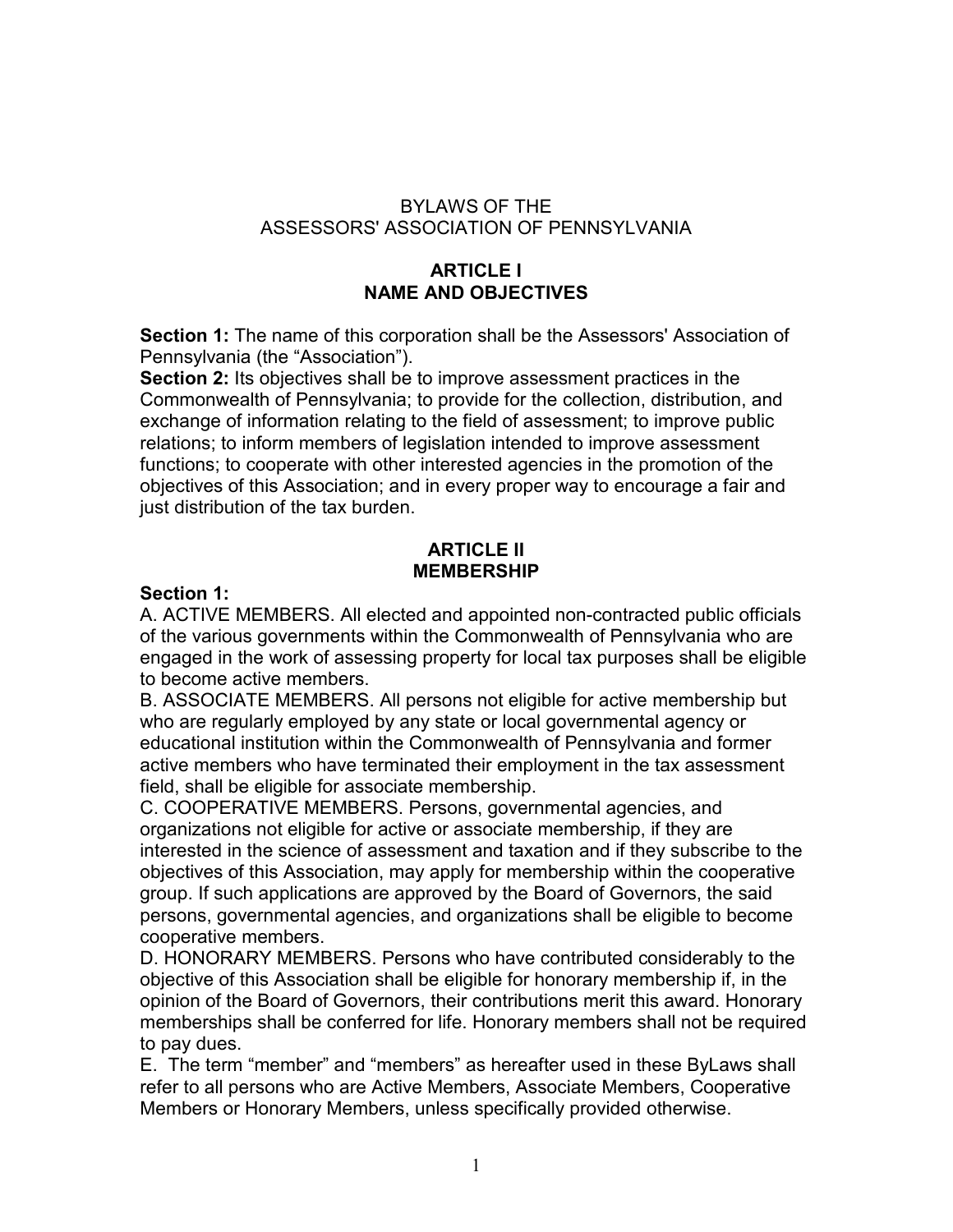### **Section 2:**

DUES AND SUSPENSIONS. Dues are payable annually, in advance, and any member whose dues become delinquent after three (3) months shall be automatically suspended from membership and participation in all AAP sanctioned activities including educational programs. Any members seeking reinstatement shall be considered reinstated upon payment of the current dues; however, if the member is delinquent for more than one year, he may only be reinstated upon payment of the current dues, plus the unpaid dues for the previous year. Any person who is more than three (3) years delinquent in the payment of their dues may, upon application, return as a new member. Any member who loses his or her status because of termination of employment may be reinstated without a penalty upon reemployment in the assessing field upon payment of the current dues.

### **ARTICLE III CHAPTERS**

**Section 1:** The affairs of the Association shall be governed by its Board of Governors as provided in Article IV hereof. The Board of Governors, in the exercise of that discretion, shall have power to establish and/or reaffirm the establishment of separate local "chapters" consisting of members located within its geographic subdivisions. The purpose of each such chapter shall be to assist the Association in discharging its services to and for members within each such geographic area.

**Section 2:** Each chapter shall be established as a Pennsylvania Limited Liability Company ("LLC") with certificate of Organization and Operating Agreement in substantially the form attached as Exhibit "A" being established for its Laurel Mountain Chapter. The Corporation's Board of Governors shall have the power, without member approval, to change the certificate of Organization and Operating Agreement as it from time to time sees fit.

**Section 3:** To be a member of a chapter, a person must also be a dues-paying member of the Association.

## **ARTICLE IV BOARD OF GOVERNORS**

**Section 1:** In each year, the Board of Governors shall consist of the following: (a) the Officers elected by the members for that year pursuant to Article V; plus (b) the person who served as the Association's President during the immediately preceding year; plus (c) two (2) Active Members designated by each of the Association's chapters. Members designated by such chapters shall serve twoyear staggered terms so that one Board member will be up for election by each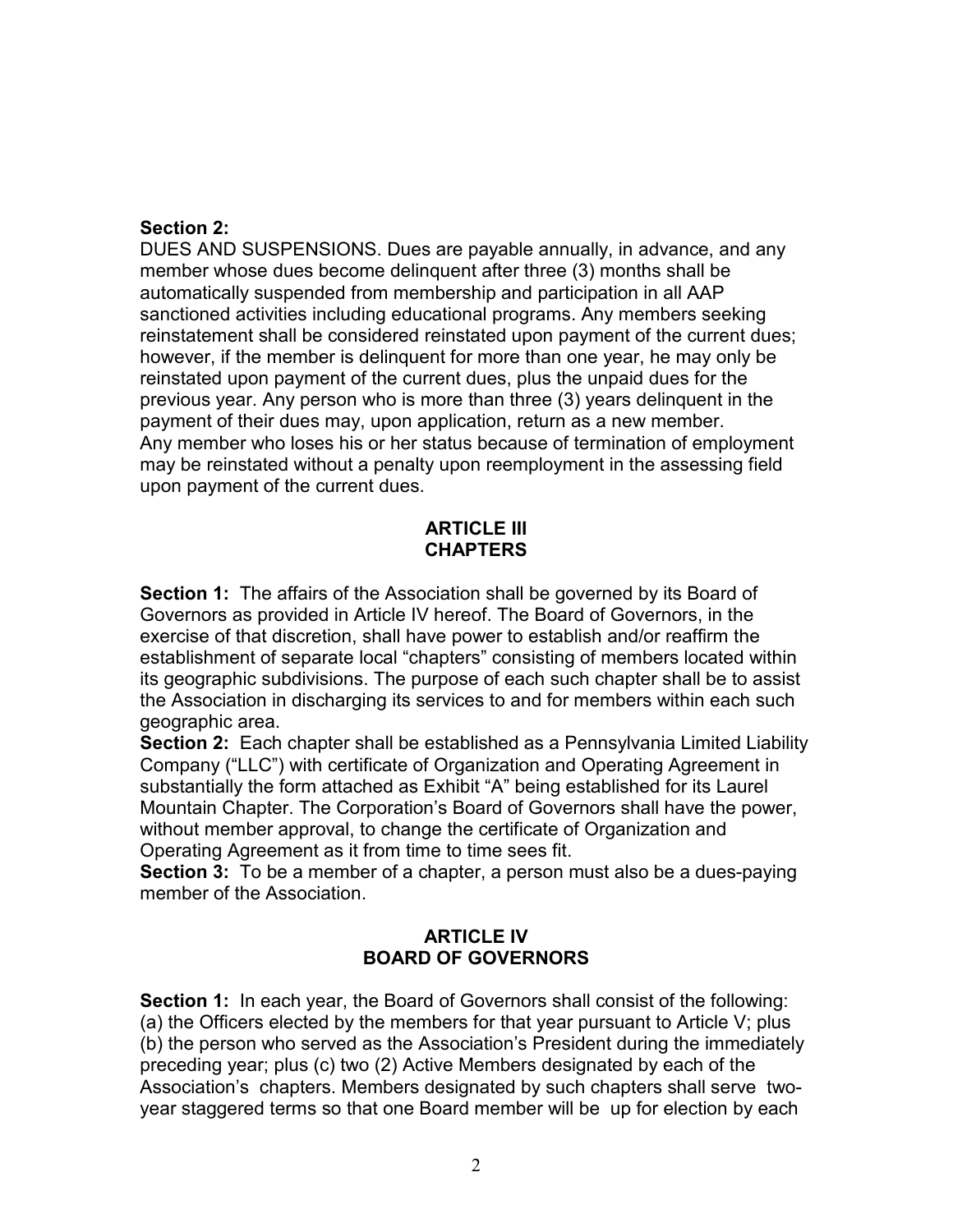chapter at the end of each year. Only Active Members whose dues are paid may be appointed by the Chapters to the Board of Governors by the chapters. However in the event an appointed Board member should lose his or her status as an Active Member by reason of termination of employment as an assessing officer during his or her term, he/she may continue in office until the expiration of that term. Each person serving on the Association's Board of Governors shall have a vote equal to every other person on the Board.

**Section 2:** The Board of Governors shall be responsible for the general management of the affairs of the Association and may take any action it deems necessary to further the aims of the organization subject to the provisions of these ByLaws.

**Section 3:** A quorum for meetings of the Board of Governors shall consist of a majority of the Board's members. Except as otherwise provided in these ByLaws, the vote of a majority of the persons comprising that Quorum shall be legally sufficient for all actions taken by the Board.

**Section 4:** Regulations pertaining to the organization, acceptance and rules governing local Chapters shall be formulated by and/or approved by the Board of Governors.

**Section 5:** The Board of Governors may appoint a Solicitor, who shall advise and represent the Association in all legal matters pertaining to the Association. **Section 6:** In the event a vacancy should occur in the middle of an officer's term, the Board of Governors shall select, from among the persons then serving on Board, a person to serve as acting officer until the next annual meeting of members. Such appointee may be a candidate for any office at the next election of Officers.

**Section 7:** Should a member of the Board of Governors resign or absent themselves from two successive meetings of the Board of Governors without an excuse acceptable to the Board, the Board shall have the discretion to declare the position to be vacant. In the case of a Board member designated by a Chapter, such Chapter shall have the right to designate a successor for the balance of his or her term then remaining.

**Section 8:** The Board of Governors may submit the name of any former President of this Association who has retired from the assessment profession for election to Honorary Membership at the next annual meeting of the membership.

# **ARTICLE V OFFICERS**

#### **Section 1:**

The following Officers of this Association shall be elected at the annual meeting by a majority vote of all members in good standing then present at said meeting: A. President, President-Elect, Vice President, Secretary and Treasurer.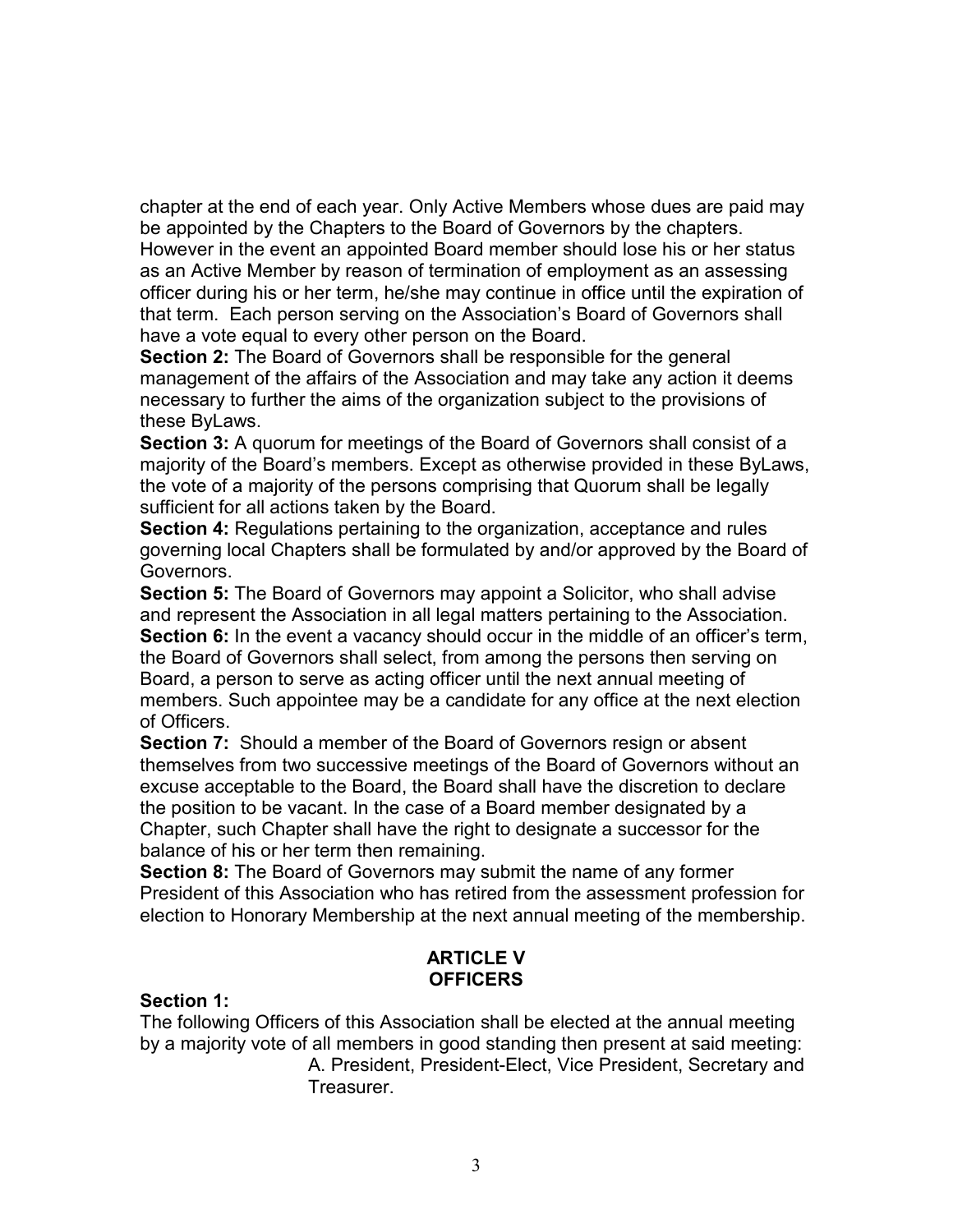B. The President, President-Elect and Vice President shall each serve for one year terms and may not succeed themselves.

C. The Secretary and Treasurer may succeed themselves in office for an additional one-year term.

D. No person may be a candidate for an Officer before first serving at least two (2) years on the Board of Governors. E. It's the intention of these ByLaws that the President-Elect, and Vice President shall each automatically move to the next higher office on an annual basis.

### **Section 2:**

A. The President shall preside at all meetings of the Association; shall issue a call for special meetings; shall appoint members to all committees except wherein otherwise provided; and in general shall perform all duties pertaining to the office.

B. The President-Elect shall in the absence of the President perform the duties of the President.

C. The Vice President shall in the absence of the President and President-Elect perform all the duties of the President.

D. The Secretary shall keep minutes of all meetings and shall perform such other duties assigned by the President and the Board of Governors.

E. The Treasurer shall authorize collection of all moneys due the Association and payment of all Association obligations for which payment has been duly authorized. The Treasurer shall submit a report of receipts and disbursements at the annual meeting of the Association, which report shall show the balance at the time the report is rendered. The report shall first be approved by an Auditing Committee appointed by the Board of Governors. All funds of the Association shall be deposited in depositories designated by the Board of Governors and all checks for disbursements shall be authorized by the Treasurer and any other member of the Association designated by the Board of Governors.

**Section 3**: If the Board of Governors deems advisable, it may contract for the services of an Executive Director and any other assistants deemed necessary, who need not be members. The Board of Governors shall determine the duties and obligations of the Executive Director.

### **ARTICLE VI VOTING BY MEMBERS**

**Section 1:** The President shall determine the time and place of the annual meeting of the Association. The Board of Governors may call by resolution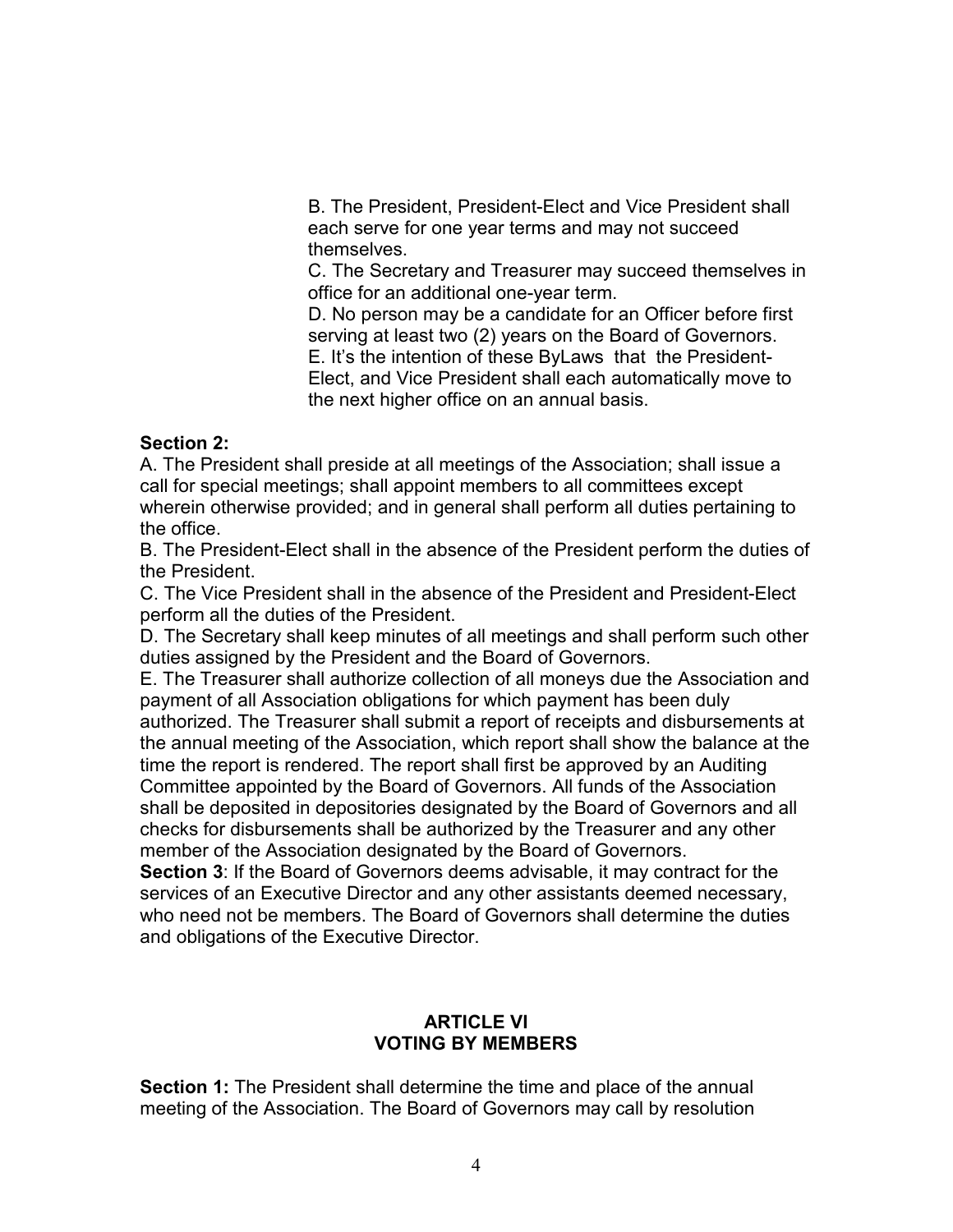special meetings of the membership. However, notice of all meetings must be mailed to the last known address of all members in good standing at least ten (10) days prior to said meetings. Notice may be sent by electronic or regular mail.

**Section 2:** The Board of Governors shall determine the manner of voting, the counting of ballots, and other procedural rules.

**Section 3:** Only members whose dues are paid shall be eligible to vote at regular and special meetings of the membership.

**Section 4:** A quorum for meetings of the membership shall consist of twenty-five (25) members in good standing. Unless otherwise provided in these ByLaws, the vote of a majority of the persons comprising that Quorum shall be sufficient for all actions to be taken by the membership hereunder. Meetings may be held by electronic means (conference telephone and/or Internet) or in person, as provided in the meeting notice.

**Section 5:** A. The President shall, before each annual election, appoint a Nominating Committee of four (4) active members in good standing who shall select one or more nominees or more for each office. These nominations, in addition to those made from the floor at the annual elections, shall be placed on the ballot. Members serving on the Nominating Committee may not be nominated for an office.

## **ARTICLE VII AMENDMENTS**

**Section 1:** These ByLaws shall not be amended, altered, or repealed except by the members in the following manner:

A. The Board of Governors may propose amendments by resolution adopted by the Board, provided that the notice of the proposed amendments is sent by regular mail or electronic mail to the last known address of each member in good standing at least ten (10) days prior to the date of the meeting at which the proposed amendment is to be voted upon.

B. Any ten (10) members in good standing may submit in writing a proposed amendment to the Board of Governors for its study and recommendations. Notice to the membership prior to a vote by the membership is required as above.

**Section 2:** In order to be effective, amendments must be approved by two-thirds of the membership in good standing who are present at the meeting called in accordance with Section 1. Meetings may be held by electronic means (conference telephone and/or Internet) or in person, as provided in the meeting notice.